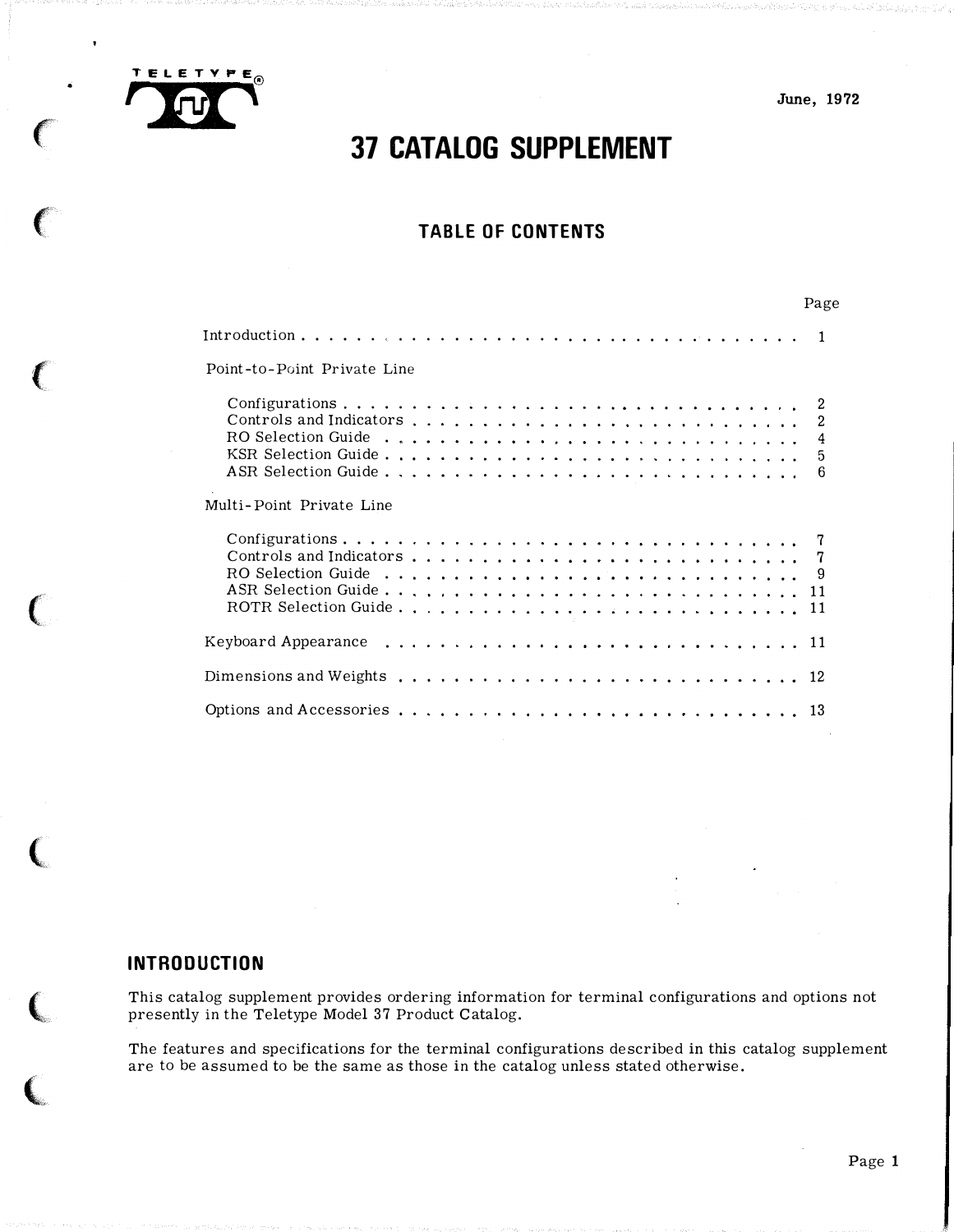# TERMINALS FOR POINT-TO-POINT PRIVATE LINE APPLICATIONS

# **Configurations**

37 terminals are available for private line point-to-point communications systems. Typical system configurations are illustrated below.





# Controls And Indicators

# Arrangement ASR

| ORIG | SEND | <b>IRECEIVE</b> | CLEAR | INTRPT, | PAPER<br><b>ADVANCE</b> | IREADERI PUNCH<br>AUTO | ON | <b>PUNCH</b><br>LOCAL | <b>READER PRINTER</b><br>LOCAL | LOCA | KBD<br><b>LOCAL</b> | LOCAL<br><b>RETURN</b> | <b>CARRIER</b><br>FAIL | <b>OUT OF</b><br><b>ISERVICE</b> | ERROR | PAPER<br><b>ALARM</b> | EOL |  |
|------|------|-----------------|-------|---------|-------------------------|------------------------|----|-----------------------|--------------------------------|------|---------------------|------------------------|------------------------|----------------------------------|-------|-----------------------|-----|--|

# Arrangement KSR

|  | ORIG |  | SEND RECEIVE CLEAR INTRPT |  |  |  | OFF ADVANCE |
|--|------|--|---------------------------|--|--|--|-------------|
|--|------|--|---------------------------|--|--|--|-------------|

# Arrangement RO

|  | PAPER<br>ADVANCE LINE | OFF |  |  |  |  | RECEIVE SERVICE FAIL ALARM INTRPT RETURN |  |
|--|-----------------------|-----|--|--|--|--|------------------------------------------|--|
|--|-----------------------|-----|--|--|--|--|------------------------------------------|--|

| LOCAL<br>RETURN                                                                       | CARRIER OUT OF |  | ERROR |  | PAPER<br><b>ALARM</b>    | EOL |  |  |  |  |
|---------------------------------------------------------------------------------------|----------------|--|-------|--|--------------------------|-----|--|--|--|--|
|                                                                                       |                |  |       |  | Arrangement ASR (cont'd) |     |  |  |  |  |
| PUNCH<br>READER<br>TAPE<br><b>BACK</b><br><b>STEP</b><br><b>ALARM</b><br><b>SPACE</b> |                |  |       |  |                          |     |  |  |  |  |
| (punch-reader panel)                                                                  |                |  |       |  |                          |     |  |  |  |  |



'� ··,.J

 $\mathbf{)}$ 

,

,,

"'}

)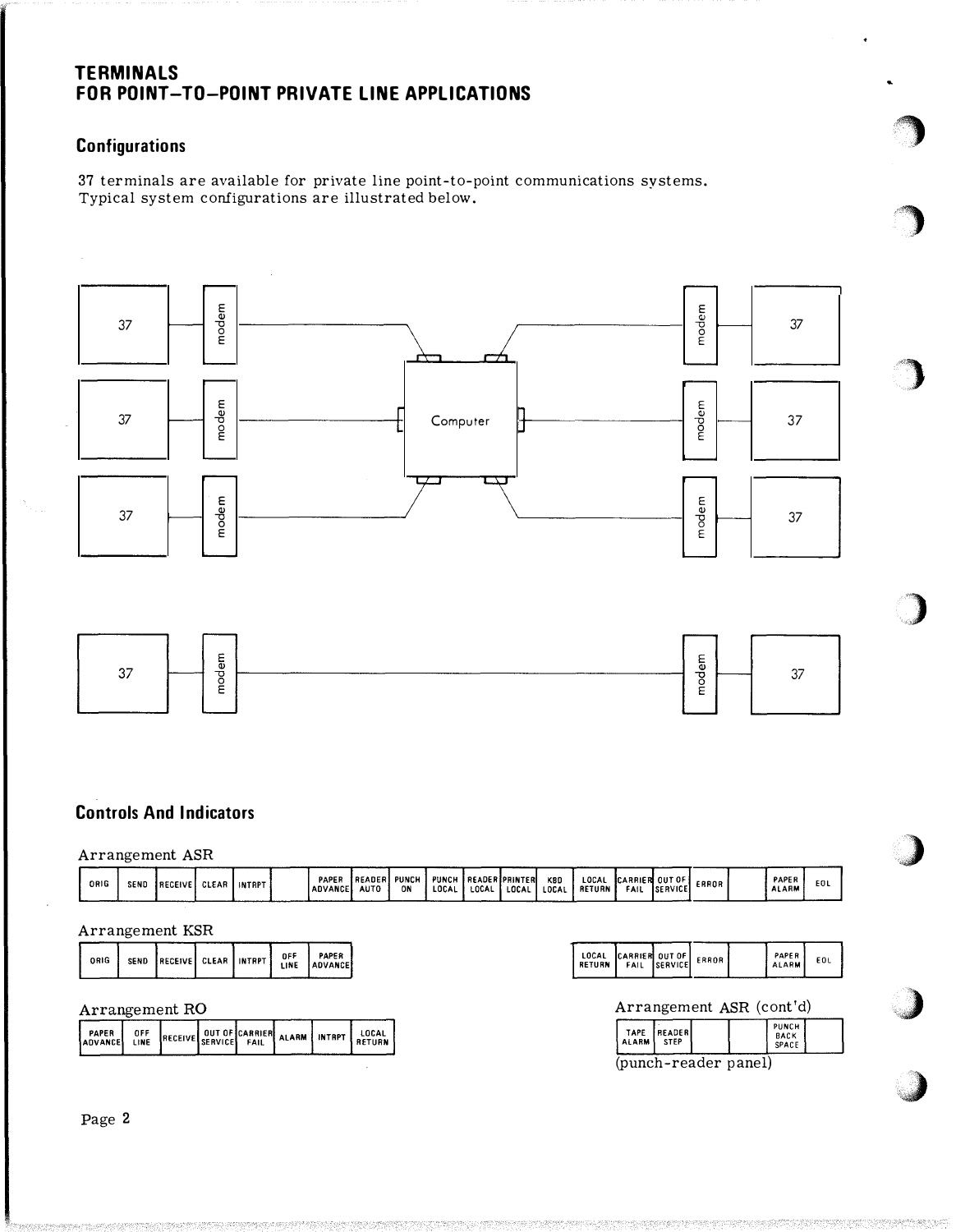ORIG (Originate) pushbutton (not on RO's). Generates ENQ (able to receive enquiry) to initiate communications with remote device.

# SEND indicator (not on RO's).

Indicates that terminal may begin sending to remote device; as a result of having received an ACK (able to receive) response to an ENQ (able to receive enquiry) generated via ORIG pushbutton; or optionally as a result of having received an EOT (End of Transmission) at the end of a transmission from the remote device.

#### RECEIVE indicator.

 $\epsilon$ 

 $\big($ 

 $\big($ 

'

 $\big($ 

(

 $\big($ 

Indicates that terminal is able to receive from remote device; as a result of having responded ACK (able to receive) to a received ENQ (able to receive enquiry), or optionally as a result of having sent EOT (End Of Transmission) at the end of a transmission to the remote device.

#### CLEAR pushbutton (not on RO's).

Generates DLE EOT (end of communications) sequence, to disconnect terminal from remote device when neither has additional data to send.

#### INTRPT (Interrupt) pushbutton.

Generates timed break to halt transmission coming from the remote device when an abnormal condition occurs at the terminal. Can be generated by remote device to ring indicator bell on terminal when it fails to respond to ENQ (able to receive enquiry).

## CARRIER FAIL indicator.

Indicates loss of communications channel carrier; which prevents communications.

OUT OF SERVICE pushbutton and indicator. Pushbutton operation prevents terminal from responding to ENQ (able to receive enquiry). Used during paper loading and similar activities. Momentary indicator operation accompanied by single ring of bell indicates that terminal has received a NAK (not able to receive) response to the ENQ (able to receive enquiry) it generated.

ERROR indicator (not on RO's). Indicates that a character or control with incorrect vertical parity has been received.

PAPER ALARM indicator (not on RO's). Indicates that printer paper supply needs refilling. Terminal cannot generate or respond to an ENQ (able to receive enquiry) until paper supply is refilled and the indicator is reset.

ALARM indicator (on RO's only). Is combination of PAPER ALARM plus ERROR indicators, described above.

EOL (End Of Line) indicator (not on RO's). Indicates that sufficient characters have been generated from the keyboard to fill one printing line since the last CR (Carriage Return) was generated, or that the printer has reached the end of its printing line, whichever came first.

OFF LINE pushbutton (not on ASR's). Depressed and lit, the terminal is in the offline (local) mode, for practice typing. Depressed and not lit, the terminal is in the online mode, for communications.

## KBD (Keyboard) LOCAL, PRINTER LOCAL, READER LOCAL, and

PUNCH LOCAL pushbuttons (on ASR 's only). Depressed and lit, the keyboard, printer, reader, and punch portions of the terminal, respectively, are in the off-line (local) mode, for preparing a tape for transmission or practice typing. Depressed and not lit, these components are in the on-line mode, for communications.

PUNCH ON pushbutton (on ASR's only). Depressed and lit, the terminal punch is on. Depressed and not lit, the punch is off.

#### READER AUTO pushbutton

(on certain ASR 's only).

Depressed and lit, the terminal is permitted to respond to ASCII controls DCl and DC3, and turn the tape reader on and off, respectively. Depressed and not lit prevents response.

# RUN-STOP-FREE lever

(on ASR's only, on the tape reader). RUN starts reader. STOP and FREE both stop reader. FREE also permits the tape to be pulled through the reader, in either direction.

PAPER ADVANCE pushbutton. Feeds paper out of printer as long as the pushbutton is held.

LOCAL RETURN pushbutton. Returns printer printing head to left-hand margin.

BELL indicator. Rings on receipt of ASCII control BEL; also in connection with other indicators described above.

TAPE ALARM indicator (on ASR's only). Indicates that tape supply needs refilling, that tape going into reader is too taut, or that reader has reached the end of its tape.

PUNCH BACK SPACE (on ASR 's only). Feeds tape in reverse, one punching interval.

READER STEP pushbutton (on ASR's only). Reads next character on tape in reader each time the pushbutton is depressed.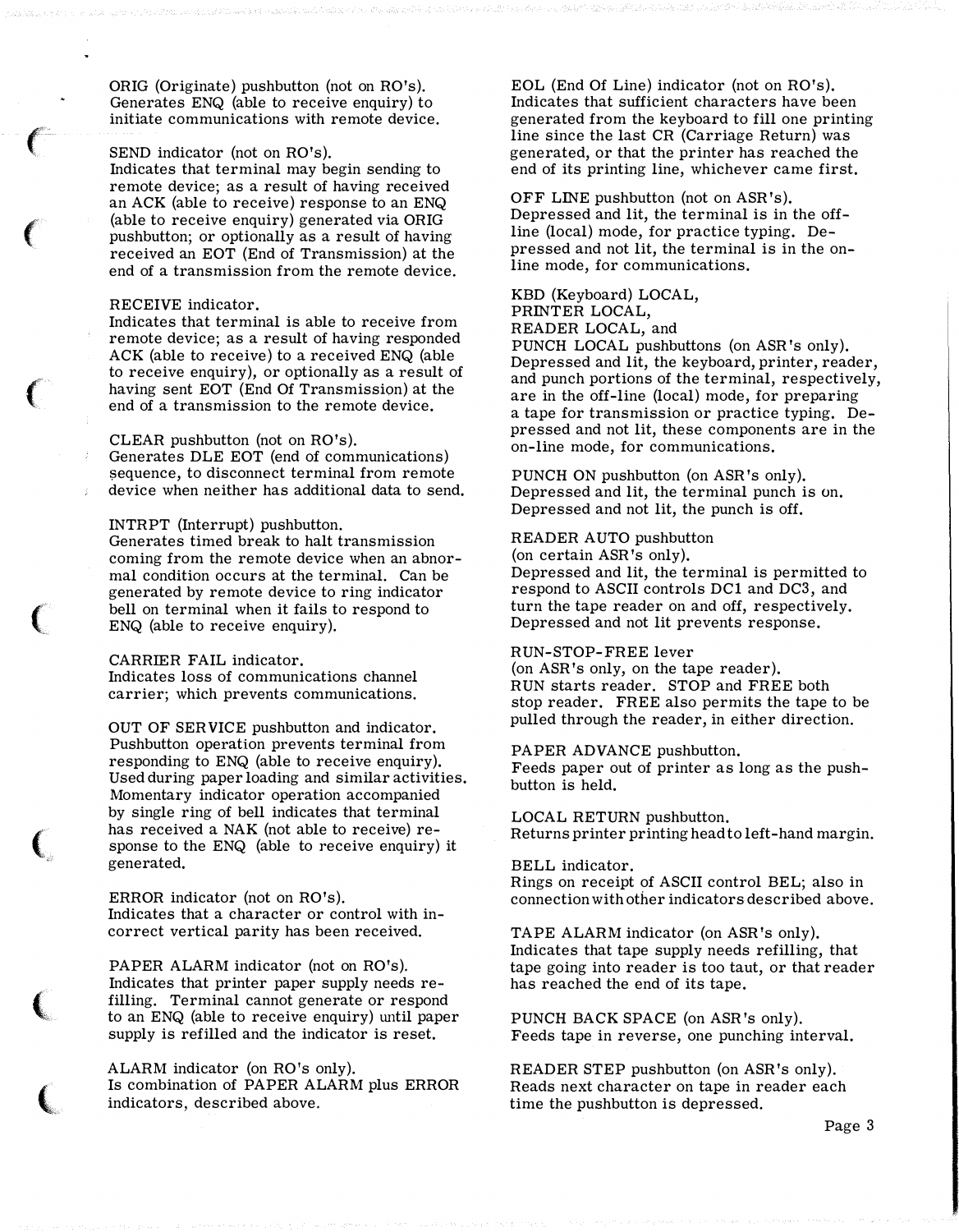# $37 - 103$ **Receive-Only Terminals (RO)** for Point-to-Point Private Line Applications **Selection Guide**

| Feed<br>ð<br>Type | (inches)<br>Platen Width | $\mathrm{Ta}$ bulation $^+$<br>Horizontal | Stop<br>Tab<br>$Clear+$<br>Horizontal<br>and<br>Set | $\mathrm{Ta}$ bulation $^+$<br>Vertical | $\therefore$ and Clear <sup>+</sup><br>$\therefore$ and Clear <sup>+</sup><br>Vertical<br>Set | $\mathrm{Feed}^+$<br>Form | $\mathrm{Feed}^+$<br>Forward<br>Line<br>and Half<br>Reverse<br>Full<br>and | $\operatorname{Set}^+$<br>Character<br>Expandable | $\mathbf{Printing}^{+}$<br>Two-Color | Arrangement<br>Panel<br>Control | Catalog<br>Number |
|-------------------|--------------------------|-------------------------------------------|-----------------------------------------------------|-----------------------------------------|-----------------------------------------------------------------------------------------------|---------------------------|----------------------------------------------------------------------------|---------------------------------------------------|--------------------------------------|---------------------------------|-------------------|
|                   | $8 - 1/2$                | $\bullet$                                 | $\bullet$                                           |                                         |                                                                                               |                           |                                                                            |                                                   |                                      |                                 | $37 - 103 - 1A$   |
| Friction          | $8 - 1/2$                | $\bullet$                                 | $\bullet$                                           | $\bullet$                               | $\bullet$                                                                                     | $\bullet$                 | $\bullet$                                                                  | $\bullet$                                         | $\bullet$                            |                                 | $37 - 103 - 3A$   |
|                   | $8 - 1/2$                |                                           |                                                     |                                         |                                                                                               |                           |                                                                            |                                                   |                                      |                                 | $37 - 103 - 5A$ # |
|                   | $9 - 1/2$                | $\bullet$                                 | $\bullet$                                           | $\bullet$                               | $\bullet$                                                                                     | $\bullet$                 |                                                                            |                                                   |                                      |                                 | $37 - 103 - 2A$   |
| Pin               | $9 - 1/2$                | $\bullet$                                 | $\bullet$                                           |                                         | $\bullet$                                                                                     | $\bullet$                 | $\bullet$                                                                  | ●                                                 |                                      | RO                              | $37-103-4A$       |

 $^\mathrm{+}$ Controlled by the generation or receipt of an ASCII character, control, or sequence #Narrow table terminal

# MAIN CHARACTERISTICS (RO)

Follows line control procedures for ASCII code specified in ANSI  $X3.28-1971$  sub.  $2.3/A1$ .

Serial Signal Input

15 char/sec @ 10 bit/char

Terminal tolerates up to  $40\%$ received telegraphic distortion

ASCII '68 Code

EIA (RS-232-B) Interface

Generates and Detects Even Vertical Parity

Power: 115vac @ 60Hz, 150W, 15 amp fused

# Finish:

Two-tone; charcoal gray paint on sheet metal parts, ivory color impregnated in plastic covers and laminated table tops.

# Controls:

Interrupt, Out Of Service, Off-Line, Paper Advance, and Local Return.

# Indicators:

Receive, Carrier Fail, Alarm, and Bell.

Print-Out:

94 ASCII Character Set in 6-Row Typebox

Adjustable Margins

Printing Spacing is 10 char/in horizontal, 6 lines/in vertical; operator adjustable to 3 lines/in on terminals not equipped with half line feeding.

Space, Backspace, and Return Format Controls, standard. Horizontal and Vertical Tabulation, Tab Stop Setting and Clearing, Full and Half Forward and Reverse Line Feed, and Form Feed Format Controls, optional. All format controls are controlled by generation or receipt of ASCII characters, controls, or sequences.

Operator Adjustable Printing Impact

Automatic Non-Print of ASCII controls

Copy Lights

... for OPTIONS AND ACCESSORIES, see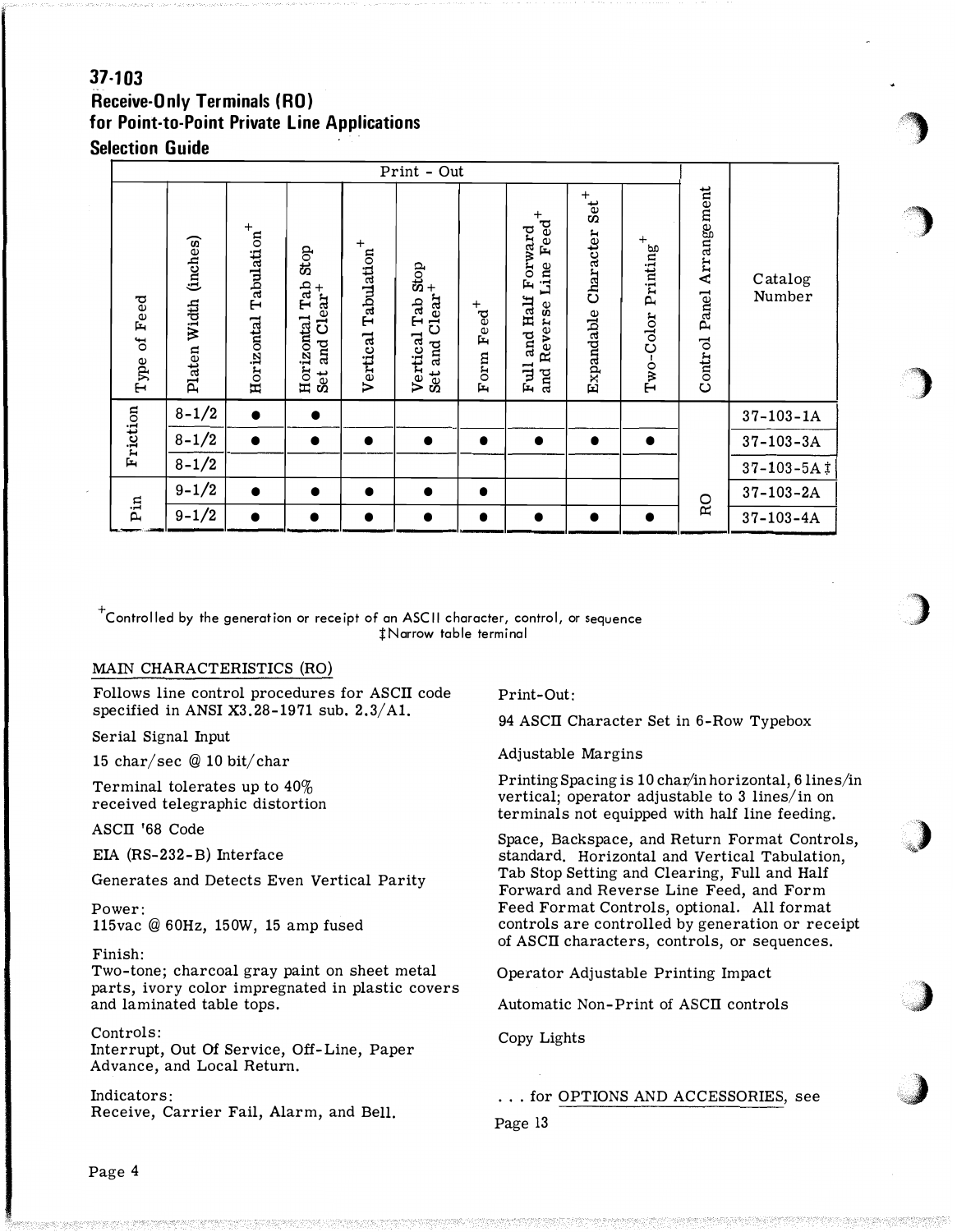# 37-203

**Keyboard Send-Receive Terminals (KSR)** for Point-to-Point Private Line Applications **Selection Guide** 

|                               |                            |                       |                                       |                                                      |                                     | Print - Out                                             |                           |                                                                            |                                                |                           |                                 |                   |
|-------------------------------|----------------------------|-----------------------|---------------------------------------|------------------------------------------------------|-------------------------------------|---------------------------------------------------------|---------------------------|----------------------------------------------------------------------------|------------------------------------------------|---------------------------|---------------------------------|-------------------|
| ${\bf Duplex}^+$<br>Half-Full | Feed<br>ð<br>$_{\rm Type}$ | Platen Width (inches) | Tabulation <sup>+</sup><br>Horizontal | Stop<br>Tab<br>$Clear+$<br>Horizontal<br>and<br>Set. | Tabulation <sup>+</sup><br>Vertical | an Stop<br>Clear <sup>+</sup><br>Vertical<br>and<br>Set | $\mathrm{Feed}^+$<br>Form | $\mathrm{Feed}^+$<br>Forward<br>Line<br>and Half<br>Reverse<br>Full<br>and | $s$ et <sup>+</sup><br>Character<br>Expandable | $Printing^+$<br>Two-Color | Arrangement<br>Panel<br>Control | Catalog<br>Number |
| $\bullet$                     |                            | $8 - 1/2$             | $\bullet$                             | $\bullet$                                            |                                     |                                                         |                           |                                                                            |                                                |                           |                                 | $37 - 203 - 1A$   |
| $\bullet$                     | Friction                   | $8 - 1/2$             | $\bullet$                             | $\bullet$                                            | $\bullet$                           | $\bullet$                                               |                           | $\bullet$                                                                  | $\bullet$                                      | $\bullet$                 |                                 | $37 - 203 - 3A$   |
| $\ast$                        |                            | $8 - 1/2$             |                                       |                                                      |                                     |                                                         |                           |                                                                            |                                                |                           | KSR                             | $37 - 203 - 5A$ ‡ |
| $\bullet$                     | Pin                        | $9 - 1/2$             | $\bullet$                             | $\bullet$                                            | $\bullet$                           | $\bullet$                                               | $\bullet$                 |                                                                            |                                                |                           |                                 | $37 - 203 - 2A$   |
| $\bullet$                     |                            | $9 - 1/2$             | $\bullet$                             | ●                                                    | $\bullet$                           |                                                         |                           | $\bullet$                                                                  | $\bullet$                                      |                           |                                 | $37 - 203 - 4A$   |

 $\mathrm{^{\mathrm{\tau}}}$ Controlled by the generation or receipt of an ASCII character, control \*Via maintenance man adjustment. #Narrow Table terminal

## MAIN CHARACTERISTICS (KSR)

General:

Follows line control procedures for ASCII code specified in ANSI  $X3.28-1971$  sub.  $2.3/A1$ .

Serial Signal Input & Output

15 char/sec @ 10 bit/char

Terminal tolerates up to 40% received telegraphic distortion

ASCII '68 Code

EIA (RS-232-B) Interface

Generates and Detects Even Vertical Parity

Power: 115 vac @ 60Hz, 150W, 15 amp fused

#### Finish:

Two-tone; charcoal gray paint on sheet metal parts, ivory color impregnated in plastic covers and laminated table tops.

Keyboard Entry: Generates all 128 ASCII Characters and Controls

4-Row Typewriter Format, Color Coded to Distinguish Between Characters and Controls.

All keys repeatable, 10 factory programmed

#### Controls:

Originate, Clear, Interrupt, Out Of Service, Off-Line, Paper Advance, and Local Return.

#### Indicators:

Send, Receive, Carrier Fail, Error Paper Alarm, End Of Line, and Bell Indicator.

Print-Out:

94 ASCII Character Set in 6-Row Typebox

## Adjustable Margins

Printing Spacing is 10 char/in horizontal, 6 lines/in vertical; operator adjustable to 3 lines/in on terminals not equipped with half line feeding.

Space, Backspace, and Return Format Controls, standard. Horizontal and Vertical Tabulation, Tab Stop Setting and Clearing, Full and Half Forward and Reverse Line Feed, and Form Feed Format Controls, optional. All format controls are controlled by generation or receipt of ASCII characters, controls, or sequences.

Operator Adjustable Printing Impact

Automatic Non-Print of ASCII controls

# Copy Lights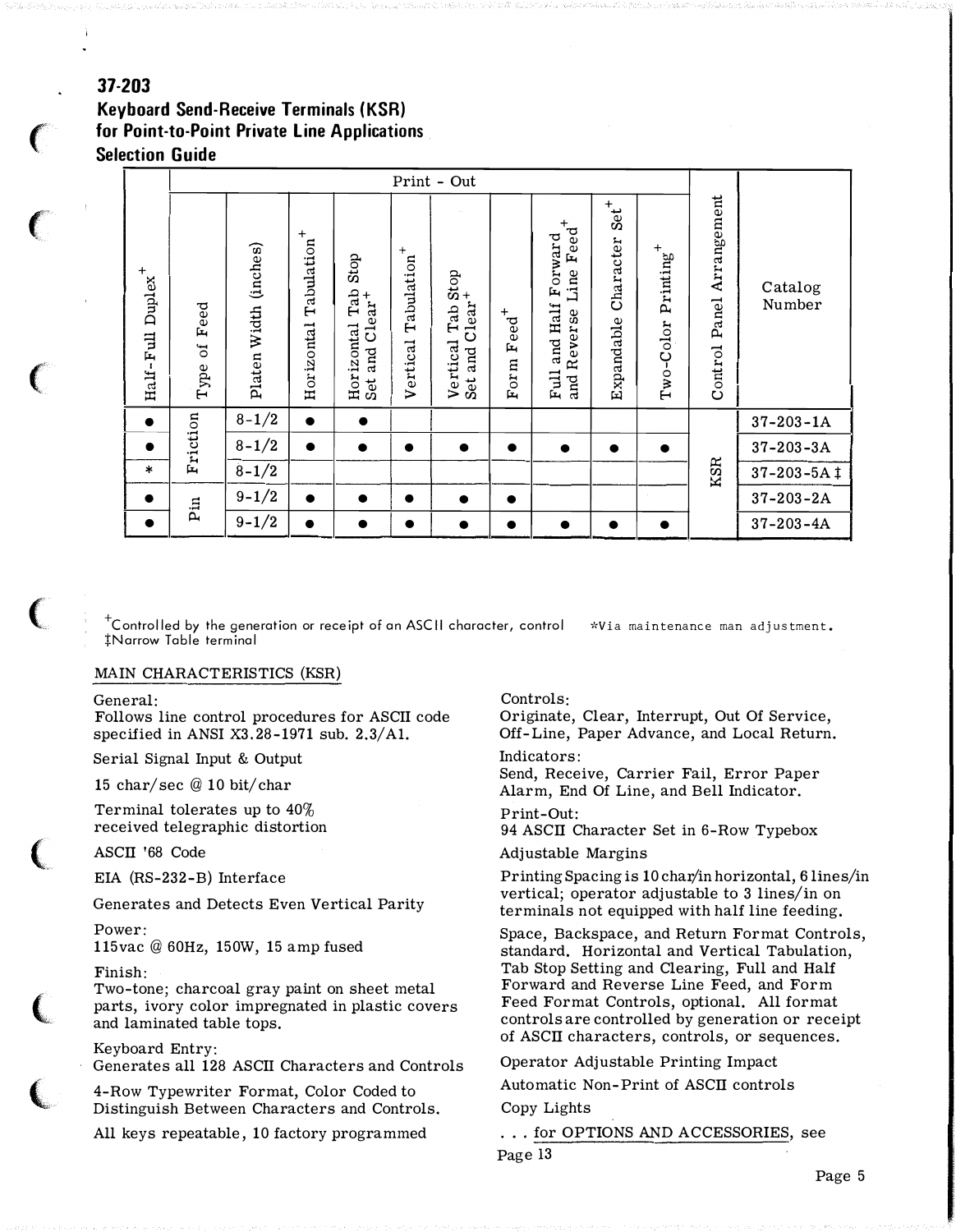# $37 - 303$ **Automatic Send-Receive Terminals (ASR) for Point-to-Point Private Line Applications Selection Guide**

|                               | $Gn-Gt$                                |                                         |                                                |                                       |                                                                           |                             | Print - Out                                    |                                                              |                                                             |                                    |                           |                                 |                   |
|-------------------------------|----------------------------------------|-----------------------------------------|------------------------------------------------|---------------------------------------|---------------------------------------------------------------------------|-----------------------------|------------------------------------------------|--------------------------------------------------------------|-------------------------------------------------------------|------------------------------------|---------------------------|---------------------------------|-------------------|
| Half-Full Duplex <sup>+</sup> | Reader<br>ă<br>Punch<br>$_{\rm{Tape}}$ | Feed<br>$\mathbb{I}^{\text{c}}$<br>Туре | $($ inches $)$<br>Width<br>Platen <sup>'</sup> | Tabulation <sup>+</sup><br>Horizontal | Stop<br>tal Tab<br>Clear <sup>+</sup><br>Horizontal<br><b>Pure</b><br>Sct | ٠<br>Tabulation<br>Vertical | Stop<br>Clear<br>Tab<br>Vertical<br>and<br>Set | $\mathbf{F}\mathbf{e}\mathbf{e}\mathbf{d}^{\dagger}$<br>Form | Feed<br>Forward<br>Line<br>and Half<br>Reverse<br>Full<br>ă | $sec^+$<br>Character<br>Expandable | $Printing^+$<br>Two-Color | Arrangement<br>Panel<br>Control | Catalog<br>Number |
| $\bullet$                     | $\bullet$                              |                                         | $8 - 1/2$                                      | $\bullet$                             | $\bullet$                                                                 |                             |                                                |                                                              |                                                             |                                    |                           |                                 | $37 - 303 - 1B$   |
| $\bullet$                     | $\bullet$                              | Friction                                | $8 - 1/2$                                      |                                       | $\bullet$                                                                 | $\bullet$                   | $\bullet$                                      | $\bullet$                                                    |                                                             | $\bullet$                          | $\bullet$                 |                                 | $37 - 303 - 3B$   |
| *                             |                                        |                                         | $8 - 1/2$                                      |                                       |                                                                           |                             |                                                |                                                              |                                                             |                                    |                           |                                 | $37 - 303 - 5A1$  |
| $\bullet$                     | $\bullet$                              | Pin                                     | $9 - 1/2$                                      | $\bullet$                             | ٠                                                                         | $\bullet$                   | $\bullet$                                      | $\bullet$                                                    |                                                             |                                    |                           | ASR                             | $37 - 303 - 2B$   |
| $\bullet$                     | $\bullet$                              |                                         | $9 - 1/2$                                      | $\bullet$                             | $\bullet$                                                                 | ٠                           | $\bullet$                                      | $\bullet$                                                    |                                                             |                                    | $\bullet$                 |                                 | $37 - 303 - 4B$   |

 $^\tau$ Controlled by the generation or reception of an ASCII character, control, or sequence; unless marked\*. \*Via maintenance man adjustment. #No READER AUTO on control panel arrangement.

# MAIN CHARACTERISTICS (ASR)

#### General:

Follows line control procedures for ASCII code specified in ANSI X3.28-1971 sub.  $2.3/A1$ .

Serial Signal Input & Output

15 char/sec  $@$  10 bit/char

Terminal tolerates up to  $40\%$ received telegraphic distortion

ASCII '68 Code

EIA (RS-232-B) Interface

Generates and Detects Even Vertical Parity

Power: 115vac @ 60Hz, 300W, 15 amp fused

# Finish:

Two-tone; charcoal gray paint on sheet metal parts, ivory color impregnated in plastic covers and laminated table tops.

## Keyboard Entry: Generates all 128 ASCII Characters and Controls

4-Row Typewriter Format, Color Coded to Distinguish Between Characters and Controls.

All keys repeatable, 10 factory programmed.

# Controls:

Originate, Clear, Interrupt, Out Of Service, Keyboard Local, Printer Local, Reader Local, Punch Local, Punch On, Run-Stop-Free, Paper Advance, Local Return, Punch Back Space, and Reader Step.

Print-Out:

94 ASCII Character Set in 6-Row Typebox

Adjustable Margins

Printing is 10 char/in horizontal, 6 lines/in vertical; operator adjustable to 3 lines/in on terminals not equipped with half line feeding.

Space, Backspace, and Return Format Controls, standard. Horizontal and Vertical Tabulation, Tab Stop Setting and Clearing, Full and Half Forward and Reverse Line Feed, and Form Feed Format Controls, optional. All format controls are controlled by generation or receipt of ASCII characters, controls, or sequences.

Operator Adjustable Printing Impact

Automatic Non-Print of ASCII controls

Copy Lights

Tape:

Oil Impregnated Paper Tape 1-inch; punched in accordance with USAS X3.18.1967.

Indicators: Send, Receive, Carrier Fail, Error, Paper

Alarm, End Of Line, Bell, and Tape Alarm.

... for OPTIONS AND ACCESSORIES, see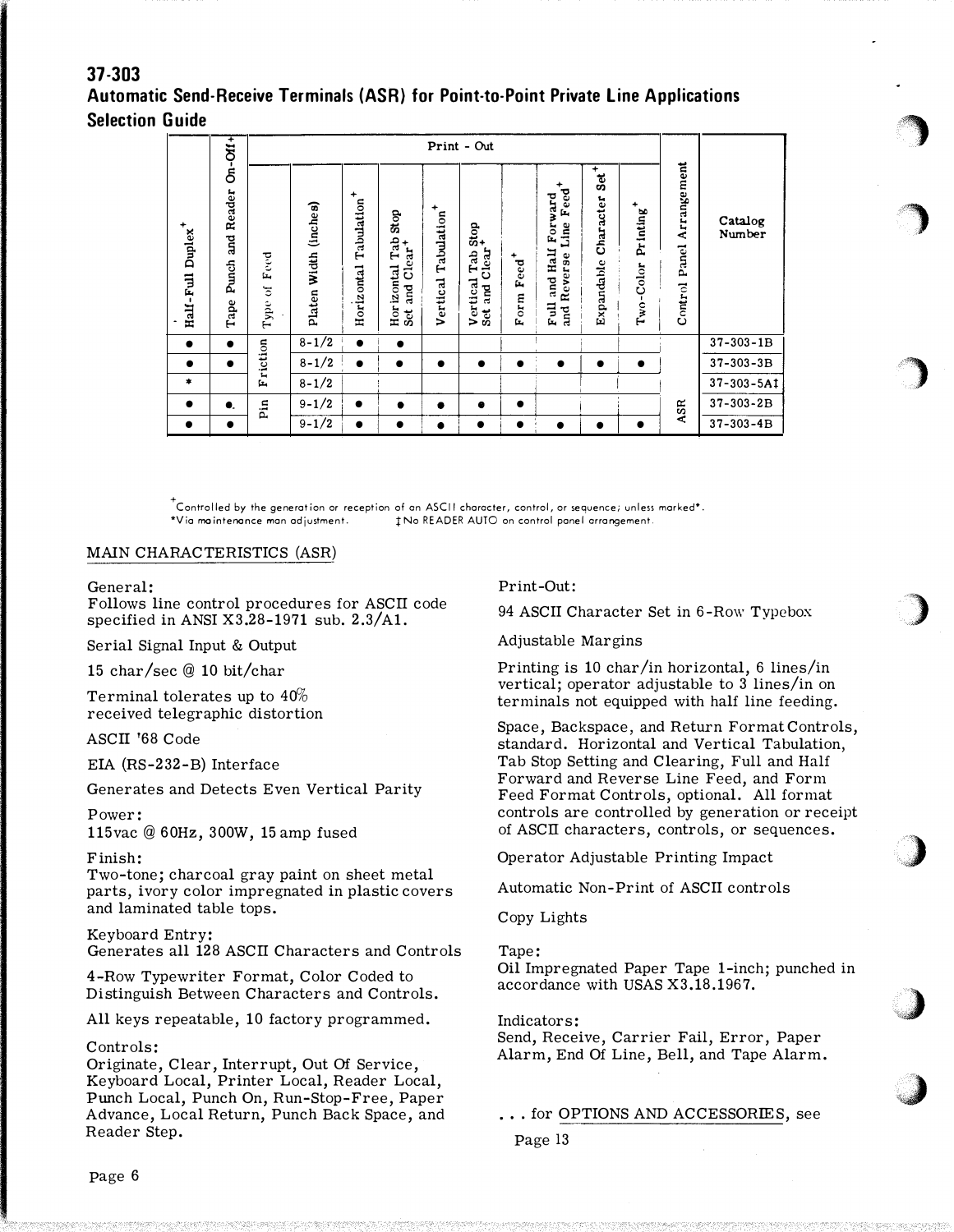# TERMINALS FOR MULTI-POINT PRIVATE LINE APPLICATIONS

# **Configurations**

37 terminals are available for private line multi-point communications systems. Typical system configurations are illustrated below.



Store-and-Forward, Half-Duplex (Alternate Send-Receive) or Terminal-to-Terminal

# Controls and Indicators

 $\overline{a}$ 

|                             | $\texttt{Arrangement}$        | ASH |             |                          |                    |                       |       |                                  |              |                        |                      |              |             |                                       |              |     |
|-----------------------------|-------------------------------|-----|-------------|--------------------------|--------------------|-----------------------|-------|----------------------------------|--------------|------------------------|----------------------|--------------|-------------|---------------------------------------|--------------|-----|
| <b>SINGLE</b><br><b>BID</b> | <b>I REPEAT</b><br><b>BID</b> |     | <b>SEND</b> | PAPER<br>RECEIVE ADVANCE | <b>PUNCH</b><br>ON | <b>PUNCH</b><br>LOCAL | LOCAL | <b>IREADERIPRINTERI</b><br>LOCAL | KBD<br>LOCAL | LOCAL<br><b>RETURN</b> | <b>BUZZER</b><br>OFF | <b>ERROR</b> | <b>SEND</b> | <b>OUT OF</b><br><b>ALARM SERVICE</b> | PAPER<br>OUT | EOL |
|                             |                               |     |             |                          |                    |                       |       |                                  |              |                        |                      |              |             |                                       |              |     |

Arrangement RO

|--|

| Arrangement ASR (cont'd) |  |                               |
|--------------------------|--|-------------------------------|
| TAPE READER              |  | PUNCH<br><b>BACK</b><br>SPACE |

| Arrangement ROTR |  |
|------------------|--|
|                  |  |

| TAPE BUZZER TAPE RECEIVE ERROR SERVICE |  |  |  |  |
|----------------------------------------|--|--|--|--|
|----------------------------------------|--|--|--|--|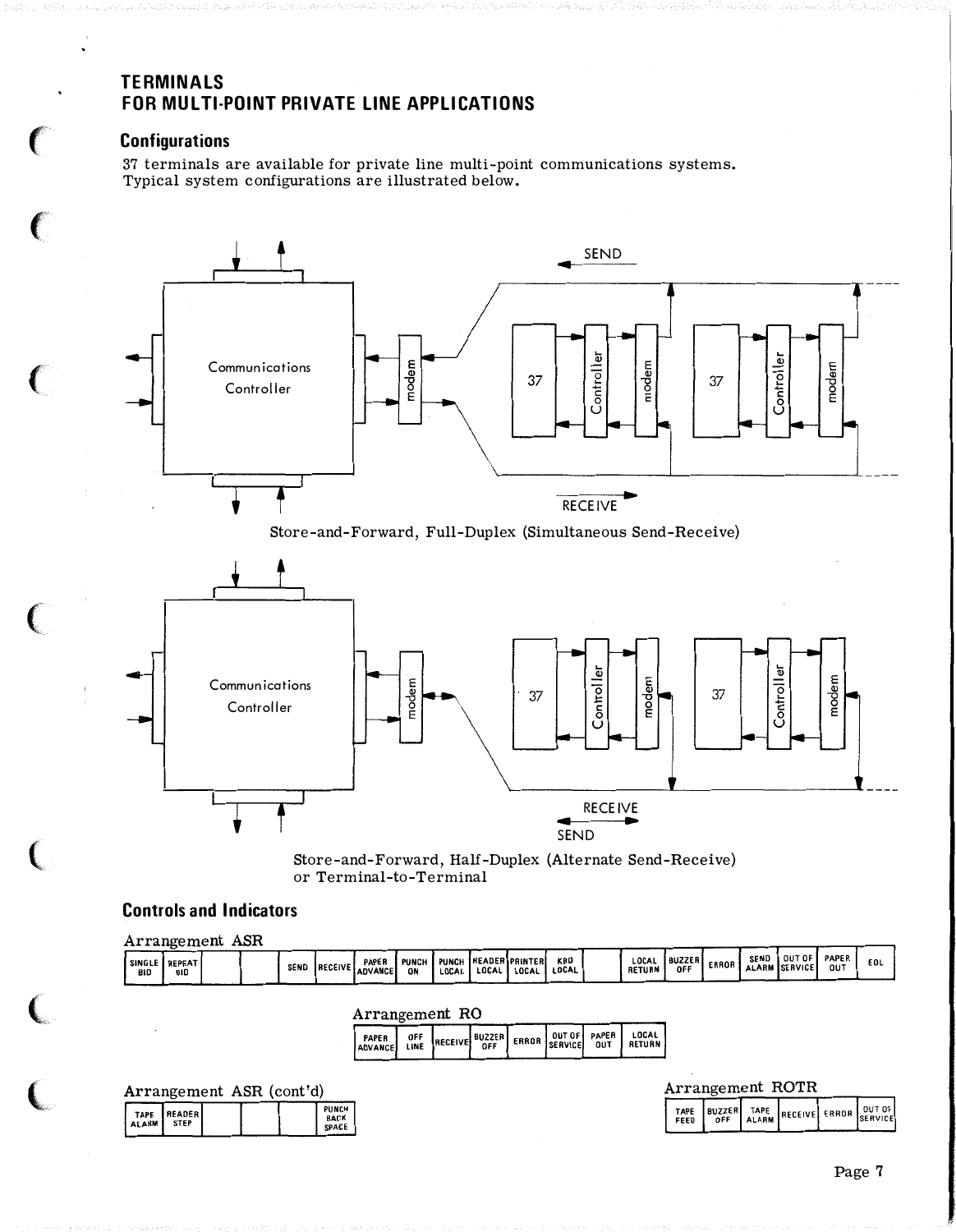# SINGLE BID and REPEAT BID pushbuttons (not on RO's or ROTR's).

Condition the associated terminal controller to permit transmission from the terminal when next polled by receipt of its TSC (Transmitter Start Code) character sequence. Single Bid conditions the controller to permit a single transmission to be sent, and to thereafter give a no data to send response when polled by its TSC. Repeat Bid conditions the controller to permit a transmission each time it is polled by receipt of its TSC.

SEND indicator (not on RO's or ROTR's). Comes on after the associated terminal controller is polled by receipt of its TSC (Transmitter Start Code) character sequence. Remains on if the Single or Repeat Bid pushbutton was depressed to indicate that the terminal may begin sending.

# RECEIVE indicator.

Comes on when the associated terminal controller is addressed by receipt of its CDC (Call Directing Code) character sequence. Remains on if the terminal controller gives an able to receive response to the CDC.

## BUZZER OFF pushbutton.

Silences the buzzer, which sounds whenever the associated terminal controller sends or receives a not able to receive response and whenever a send alarm is received from the system communications controller.

# ERROR indicator.

Indicates that a character or control with incorrect vertical parity has been received.

SEND ALARM indicator (not on RO's or ROTR's). Indicates receipt of a send alarm from the system communications controller.

## OUT OF SERVICE pushbutton.

C auses the associated terminal controller to give no data to send response when polled by receipt of its TSC (Transmitter Start Code) character sequence, and to give a not able to receive response when addressed by receipt of its CDC (Call Directing Code) character sequence. Used during paper loading and similar activities.

PAPER OUT indicator (not on ROTR's). Indicates that printer paper supply needs refilling. Causes same effect as operation of the Out Of Service pushbutton until the paper supply is refilled and the alarm is reset.

# EOL (End of Line) indicator

(not on RO's or ROTR 's).

Indicates that sufficient characters have been generated from the keyboard to fill one printing line since the last CR (Carriage Return) was generated, or that the printer has reached the end of its printing line, whichever came first.

0 FF LINE pushbutton (not on ASR 's or ROTR 's ). Depressed and lit, the terminal is in the off-line (local) mode, for practice typing. Depressed and not lit, the terminal is in the on-line mode, for communications.

 $\big)$ 

'')

)

,)

,)

 $\mathcal{L}$ 

KBD (Keyboard) LOCAL, PRINTER LOCAL, READER LOCAL, and PUNCH LOCAL pushbuttons (on ASR's only). Depressed and lit, the keyboard, printer, reader, and punch portions of the terminal, respectively, are in the off-line (local) mode, for preparing a tape for transmission or practice typing. Depressed and not lit, these components are in the on-line mode, for communications.

PUNCH ON pushbutton (on ASR 's only). Depressed and lit, the punch portion of the terminal is on. Depressed and not lit, the punch is off.

READER AUTO pushbutton (on ASR's only). Depressed and lit, the terminal is permitted to respond to DCl and DC3, and turn the tape reader on and off, respectively. Depressed and not lit prevents response.

## RUN-STOP-FREE lever

(on ASR's only, on the tape reader). RUN starts the reader. STOP and FREE both stop the reader. FREE also permits the tape to be pulled through the reader, in either direction.

PAPER ADVANCE pushbutton (not on ROTR). Feeds paper out of printer as long as the pushbutton is held.

LOCAL RETURN pushbutton (not on ROTR's). Returns printer printing head to left-hanci margin.

Bell indicator (not on ROTR 's). Rings on receipt of ASCII control BEL; also in connection with other indicators described above.

# TAPE ALARM indicator

(on ASR's and ROTR's only). Indicates that tape supply needs refilling; on ASR's, that tape going into reader is too taut, or that reader has reached the end of its tape.

PUNCH BACK SPACE (on ASR 's only). Feeds tape in reverse, one punching interval.

READER STEP pushbutton (on ASR's only). Reads next character on tape in reader each time the pushbutton is depressed.

#### TAPE FEED (on ROTR's only).

Feeds out an adjustable length of tape punched with ASCII character DEL. Feed-out is stopped if data reception begins.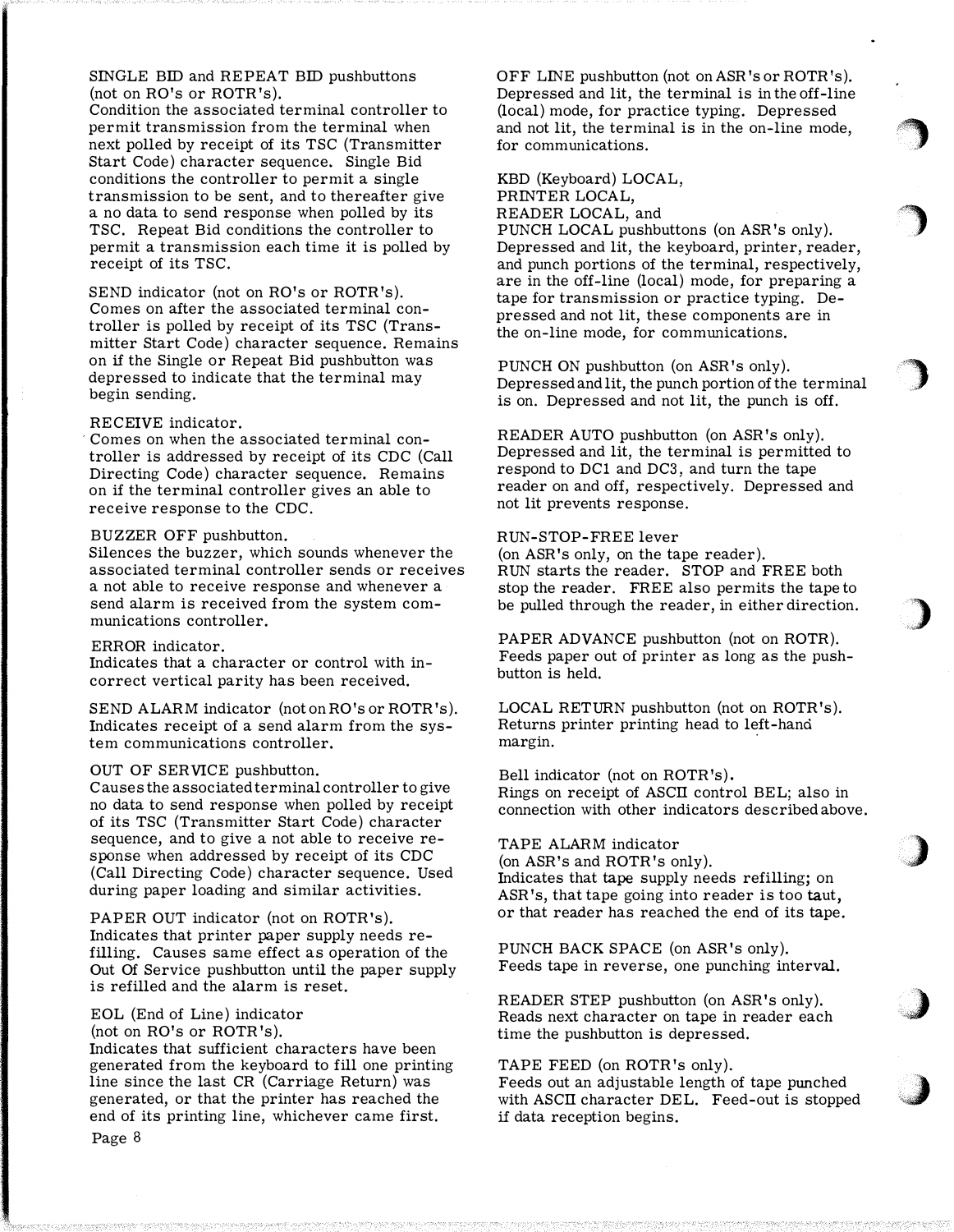# 37-104 **Receive-Only Terminals (RO)** for Multi-Point Private Line Applications **Selection Guide**

| Print - Out        |                       |                                       |                                                                     |                                     |                                                            |                        |                                                                   |                                    |                           |                                 |                   |
|--------------------|-----------------------|---------------------------------------|---------------------------------------------------------------------|-------------------------------------|------------------------------------------------------------|------------------------|-------------------------------------------------------------------|------------------------------------|---------------------------|---------------------------------|-------------------|
| Feed<br>ซี<br>Type | Platen Width (inches) | Tabulation <sup>+</sup><br>Horizontal | Stop<br>ntal Tab!<br>Clear <sup>+</sup><br>Horizontal<br>and<br>Set | Tabulation <sup>+</sup><br>Vertical | Tab Stop<br>$Clear$ <sup>+</sup><br>Vertical<br>and<br>Set | Form Feed <sup>+</sup> | Line Feed <sup>+</sup><br>and Half Forward<br>and Reverse<br>Full | $Set^+$<br>Character<br>Expandable | $Printing^+$<br>Two-Color | Arrangement<br>Panel<br>Control | Catalog<br>Number |
|                    | $8 - 1/2$             | $\bullet$                             | $\bullet$                                                           |                                     |                                                            |                        |                                                                   |                                    |                           |                                 | $37 - 104 - 1A$   |
| Friction           | $8 - 1/2$             | ●                                     | $\bullet$                                                           | $\bullet$                           | $\bullet$                                                  | $\bullet$              | $\bullet$                                                         | $\bullet$                          | $\bullet$                 |                                 | $37 - 104 - 3A$   |
|                    | $8 - 1/2$             |                                       |                                                                     |                                     |                                                            |                        |                                                                   |                                    |                           |                                 | $37-104-5A$       |
|                    | $9 - 1/2$             | $\bullet$                             |                                                                     | $\bullet$                           | $\bullet$                                                  | $\bullet$              |                                                                   |                                    |                           |                                 | $37 - 104 - 2A$   |
| Pin                | $9 - 1/2$             | $\bullet$                             | $\bullet$                                                           | $\bullet$                           | $\bullet$                                                  | $\bullet$              | $\bullet$                                                         | $\bullet$                          | $\bullet$                 | RO                              | $37 - 104 - 4A$   |
|                    | $9 - 1/2$             | ●                                     | $\pmb{\ast}$                                                        | $\bullet$                           | $\pmb{\ast}$                                               |                        |                                                                   |                                    |                           |                                 | $37 - 104 - 6A$   |

 $^+$ Controlled by the generation or receipt of an ASCII character, control, or sequence; unless marked\*. \*Via maintenance man adjustment.

## MAIN CHARACTERISTICS (RO)

#### General:

Follows line control procedures for ASCII specified in ANSI X3.28-1971 sub.  $2.4/A1$  - $2.6/A1$ 

Serial Signal Input

15 char/sec @ 10 bit/char

Terminal tolerates up to 40% received telegraphic distortion

ASCII '68 Code

EIA (RS-232-B) Interface

Generates and Detects Even Vertical Parity

Power:

115 vac @ 60Hz, 150W, 15 amp fused

#### Finish:

Two-Tone; Charcoal gray paint on sheet metal parts, ivory color impregnated in plastic covers and laminated table tops.

## Controls:

Buzzer Off, Out of Service, Off Line, Paper Advance, and Local Return.

Indicators: Receive. Error. Paper Out. Bell and Buzzer.

Print-Out: 94 ASCII Character Set in 6-Row Typebox

## **Adjustable Margins**

Printing is 10 char/in horizontal 6 lines/in vertical; operator adjustable to 3 lines/in on terminals not equipped with half line feeding.

Space, Backspace, and Return Format controls, standard. Horizontal and Vertical Tabulation. Tab Stop Setting, and Clearing, Full and Half Forward and Reverse Line Feed, and Form Feed Format Controls Optional. All format controls are controlled by generation or receipt of ASCII characters, controls, or sequences.

**Operator Adjustable Printing Impact** 

Automatic Non-Print of ASCII Controls

Copy Lights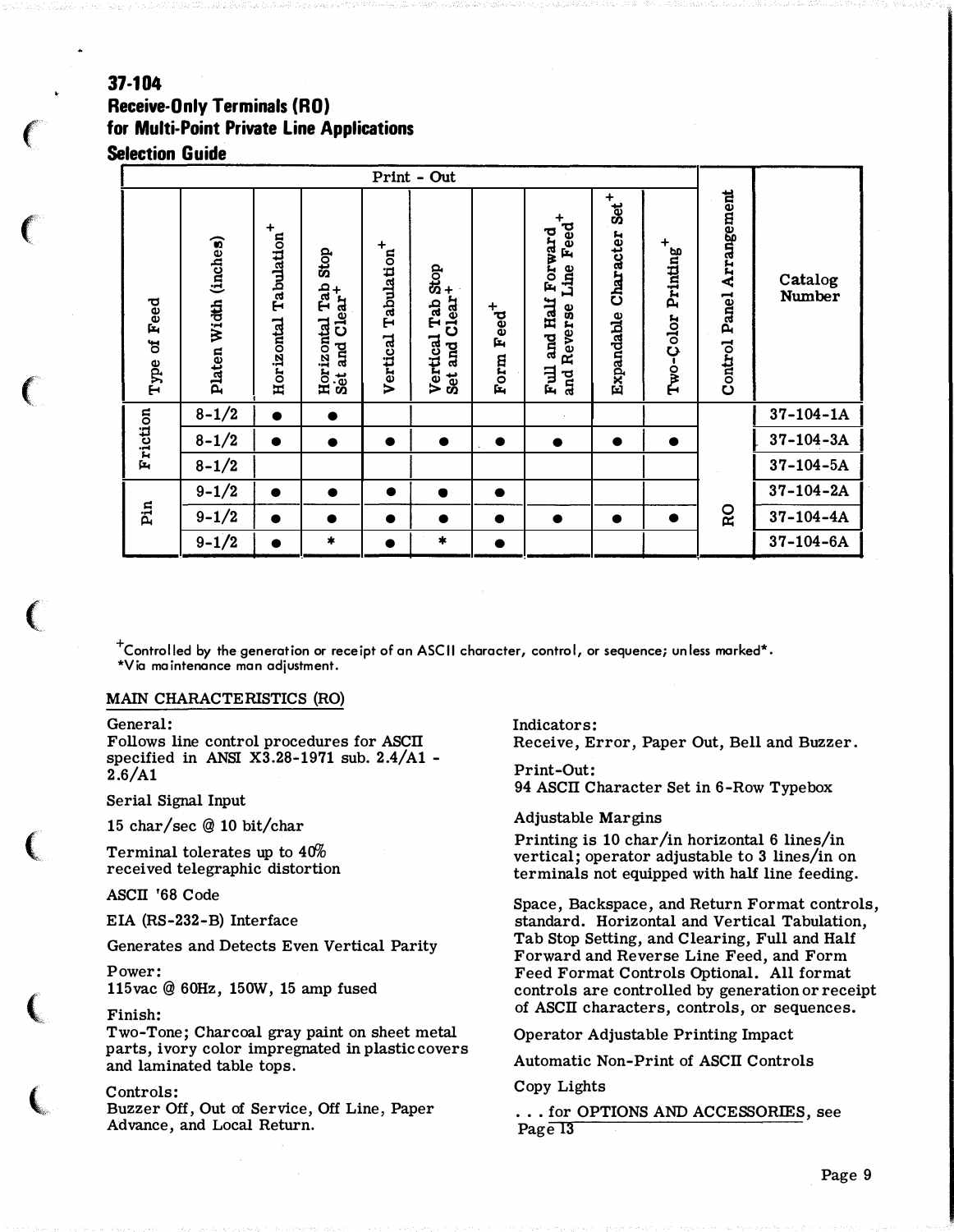# 37-304 Automatic Send-Receive Terminals (ASR) for Multi-Point Private Line Applications **Selection Guide**

|                                                        | Print - Out                                  |                          |                                       |                                                            |                                     |                                                 |                                              |                                                                  |                                          |                                    |                                 |                          |
|--------------------------------------------------------|----------------------------------------------|--------------------------|---------------------------------------|------------------------------------------------------------|-------------------------------------|-------------------------------------------------|----------------------------------------------|------------------------------------------------------------------|------------------------------------------|------------------------------------|---------------------------------|--------------------------|
| Punch and Reader On-Off <sup>+</sup><br>$_{\rm{Tape}}$ | Feed<br>$\mathbf{\tilde{c}}$<br>${\bf Type}$ | (inches)<br>Platen Width | $\ddot{}$<br>Tabulation<br>Horizontal | Stop<br>Tab<br>and Clear <sup>+</sup><br>Horizontal<br>Set | Tabulation <sup>+</sup><br>Vertical | Tab Stop<br>$Clear^+$<br>Vertical<br>and<br>Set | $\text{F}\text{e}\text{e}\text{d}^+$<br>Form | Feed<br>Forward<br>Line<br>Full and Half<br>Reverse<br>nd<br>and | +<br>.<br>Set<br>Character<br>Expandable | Printing <sup>+</sup><br>Two-Color | Arrangement<br>Panel<br>Control | Catalog<br><b>Number</b> |
| $\bullet$                                              |                                              | $8 - 1/2$                | $\bullet$                             | $\bullet$                                                  |                                     |                                                 |                                              |                                                                  |                                          |                                    |                                 | $37 - 304 - 1AP$         |
| $\bullet$                                              | Friction                                     | $8 - 1/2$                | $\bullet$                             | $\bullet$                                                  | $\bullet$                           | $\bullet$                                       |                                              | $\bullet$                                                        |                                          | $\bullet$                          |                                 | $37 - 304 - 3AP$         |
| $\bullet$                                              |                                              | $8 - 1/2$                |                                       |                                                            |                                     |                                                 |                                              |                                                                  |                                          |                                    |                                 | $37 - 304 - 5AP$         |
| $\bullet$                                              |                                              | $9 - 1/2$                | $\bullet$                             | $\bullet$                                                  | $\bullet$                           |                                                 |                                              |                                                                  |                                          |                                    |                                 | 37-304-2AP               |
| $\bullet$                                              | Pin                                          | $9 - 1/2$                | $\bullet$                             | $\bullet$                                                  | $\bullet$                           | $\bullet$                                       | $\bullet$                                    | $\bullet$                                                        | $\bullet$                                | $\bullet$                          | ASR                             | 37-304-4AP               |
|                                                        |                                              | $9 - 1/2$                | $\bullet$                             | *                                                          | $\bullet$                           | *                                               |                                              |                                                                  |                                          |                                    |                                 | $37 - 304 - 6AP$         |

 $^+$ Controlled by the generation or reception of an ASCII character, control or sequence; unless marked\*. \*Via maintenance man adjustment.

#### MAIN CHARACTERISTICS (ASR)

#### General:

Follow line control procedures for ASCII specified in ANSI X3.28-1971 sub.  $2.4/A1 2.6/A1.$ 

Serial Signal Input & Output

15 char/sec @ 10 bit/char

Terminal tolerates up to  $40\%$ received telegraphic distortion

#### $AGCH$ <sup>168</sup> Code

EIA (RS-232-B) Interface

Generates and Detects Even Vertical Parity Power:

115 vac @ 60Hz, 300W, 15 amp fused

#### Finish:

Two-Tone; Charcoal gray paint on sheet metal parts, ivory color impregnated in plastic covers and laminated table tops.

#### Controls:

Single and Repeat Bid, Buzzer Off, Out Of Service, Keyboard Local, Printer Local, Reader Local, Punch Local, Punch On, Run-Stop-Free, Reader Auto, Paper Advance, Local Return, Punch Backspace, and Reader Step.

#### Indicators:

Send, Receive, Error, Send Alarm, Paper Out, End Of Line, Bell, Tape Alarm, and Buzzer.

#### Keyboard Entry:

Generates all 128 ASCII characters and controls.

4-Row Typewriter Format, Color coded to Distinguish between characters and controls on the same key.

All keys can be repeatable, 10 are factory programmed.

#### Print-Out:

94 ASCII Character Set in 6-Row Typebox

**Adjustable Margins** 

Printing is 10 char/in horizontal, 6 lines/in vertical; operator adjustable to 3 lines/in on terminals not equipped with half line feeding.

Space, Backspace, and Return format controls, standard. Horizontal and Vertical Tabulation, Tab Stop Setting, and Clearing, Full and Half Forward and Reverse Line Feed, and Form Feed Format Controls, Optional. All format controls are controlled by generation or receipt of ASCII characters, controls, or sequences.

Operator Adjustable Printing Impact

Automatic Non-Print of ASCII Controls

Copy Lights

Tape Print-Out:

All Characters Punched into Tape are also printed on the tape, between the feed holes, 6 punching intervals behind the punched character.

Automatic Non-Print of ASCII Controls Tape:

Oil Impregnated Paper Tape; punched in accordance with USAS X3.18.1967 for 1 inch wide paper tape.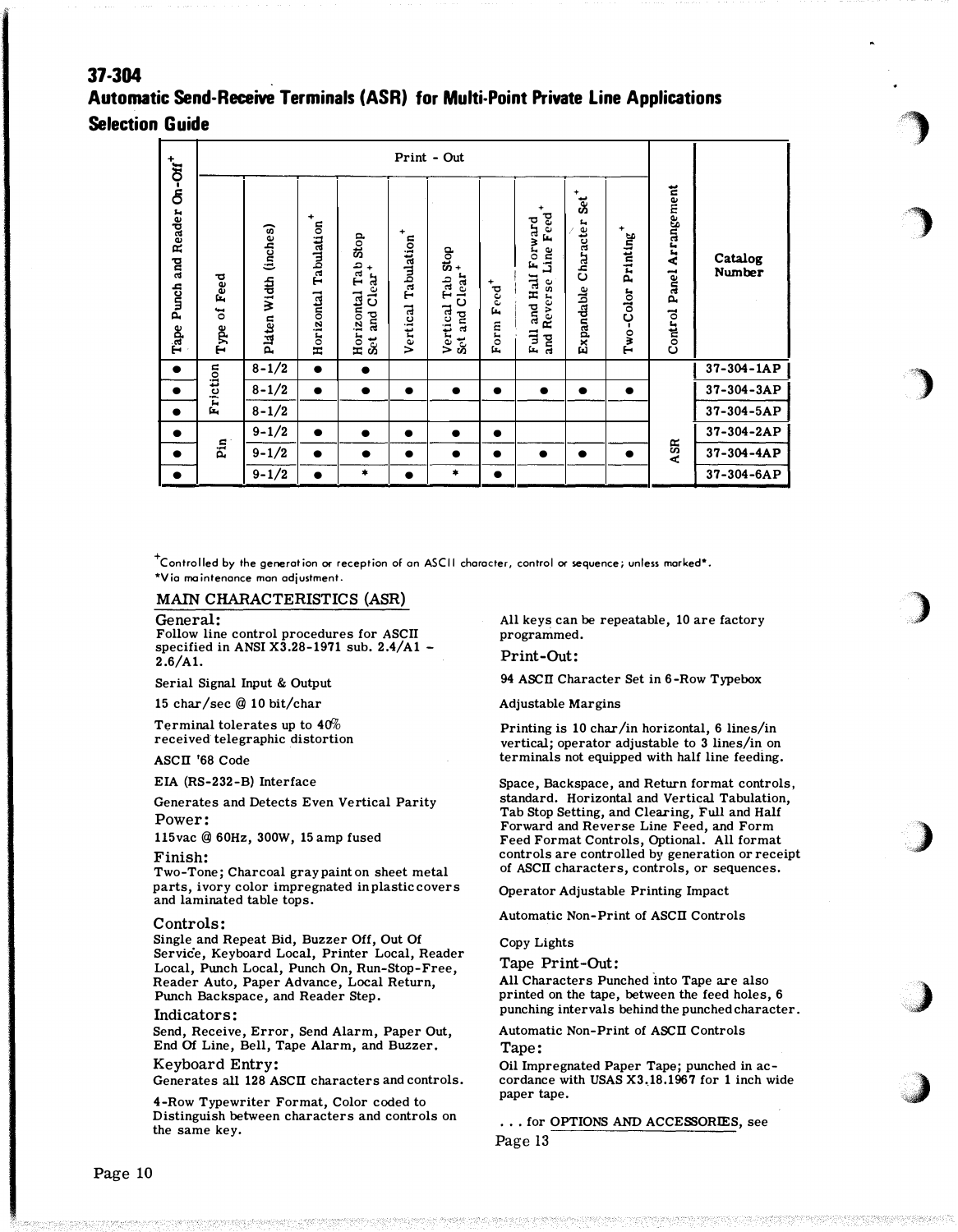# 37-525 Printing Punch Terminals (ROTR) for Multi-Point Private Line Applications

# Catalog Number: 37-525-1A

## MAIN CHARACTERISTICS (ROTR)

General: Follows line control procedures for use with ASCII code specified in ANSI X.38-1971 sub. 2.4/A1 and 2.6/Al.

Serial Signal Input

..

15 char/sec@ 10 bit/char

Terminal tolerates up to 4o% received telegraphic distortion

ASCII '68 Code

**CONTRACTOR** 

**The Contract of Contract of Con-**

EIA (RS-232-B) Interface

Detects Even Vertical Parity

Power: 115vac@ 60Hz, 150W, 15 amp fused Finish:

Charcoal gray paint finish

KEYBOARD APPEARANCE

Controls: Buzzer Off, Out Of Service, Tape Feed Indicators: Receive, Error, Tape Alarm, and Buzzer

Tape Print-Out: All characters punched into tape are also printed on the tape, between the feed holes, 6 punching intervals behind the punched character.

Automatic Non-Print of ASCII controls

# Tape:

Oil impregnated paper tape; punched in accordance with USAS X3.18.1967 for 1 inch wide paper tape.

Automatic Tape Feedout of adjustable length of DEL punched tape when data reception ceases. Stopped if data reception begins.



| Keytop Designation |               |  |  |  |  |
|--------------------|---------------|--|--|--|--|
| Formerly           | Now Is        |  |  |  |  |
| <b>ENQRY</b>       | <b>ENQ</b>    |  |  |  |  |
| LINE SPACE         | NEW LINE      |  |  |  |  |
| <b>VTAB</b>        | VT            |  |  |  |  |
| <b>PAGE</b>        | FF            |  |  |  |  |
| <b>SYNC</b>        | <b>SYN</b>    |  |  |  |  |
| CANCL              | CAN           |  |  |  |  |
| <b>PREFIX</b>      | <b>ESCAPE</b> |  |  |  |  |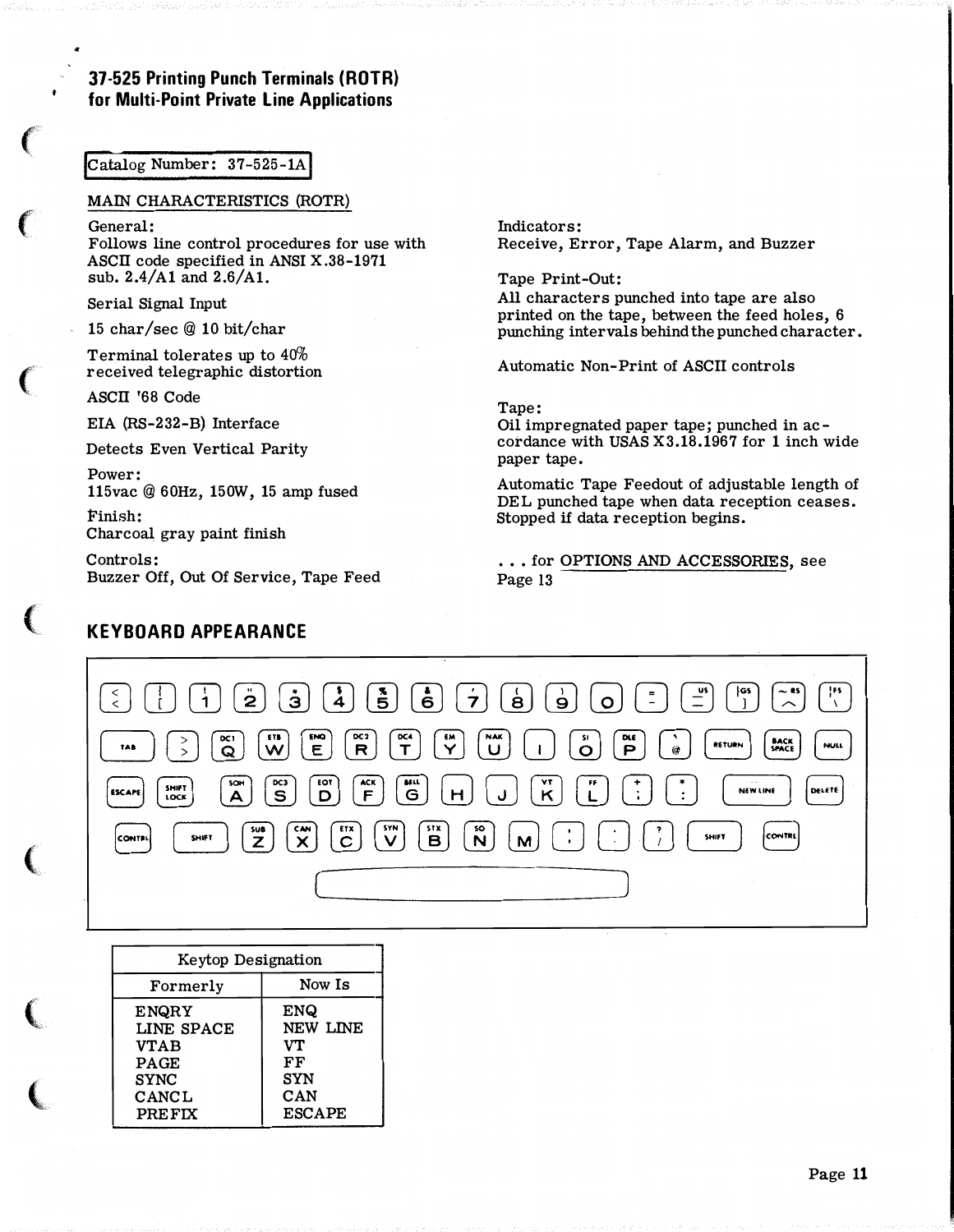# **DIMENSIONS AND WEIGHTS**











Narrow Table